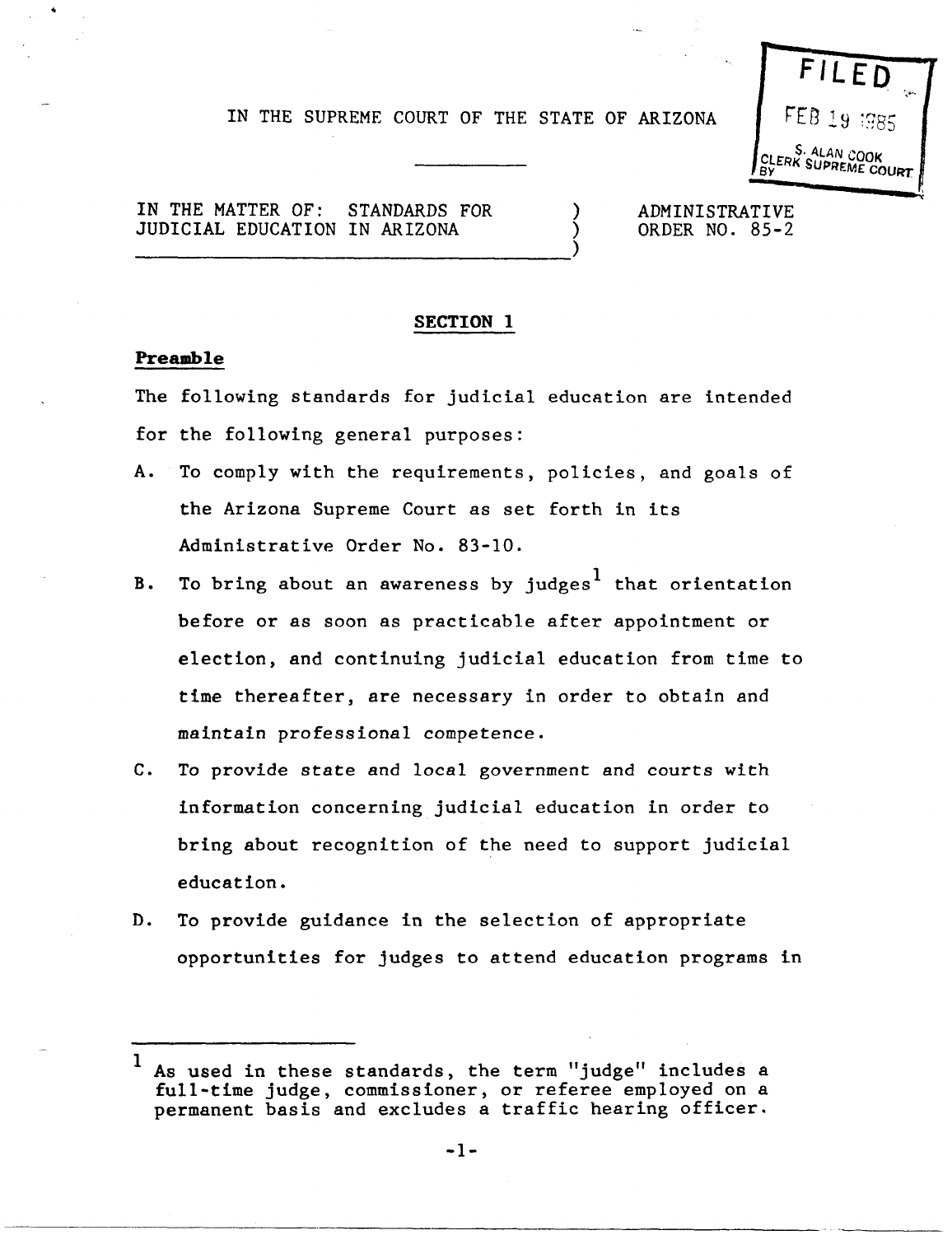procedural and substantive law, skills development, national legal trends, and judicial administration, and related fields.

### **SECTION 2**

## **Responsibilities**

- A. The State of Arizona, through the Arizona Supreme Court, should continue to make funding available for Arizona judges to attend educational opportunities at state and national levels. The Supreme Court should also, when necessary, transfer judges between counties so as to permit judges to complete the educational requirements of these standards. County and city funds should also continue to be made available to support educational efforts of judges. Reasonable increased state appropriations should be requested by the Supreme Court when necessary to satisfy the educational needs of judges or to enhance the quality of educational efforts.
- B. Each judge should obtain and maintain professional competence through judicial education, spend such time as may reasonably be required to accomplish that purpose, and support and assist the court work of other judges who may be participating in judicial education programs, including service as faculty.
- C. When reasonably able to do so, judges should teach in judicial or legal education programs. Teaching in an

 $-2-$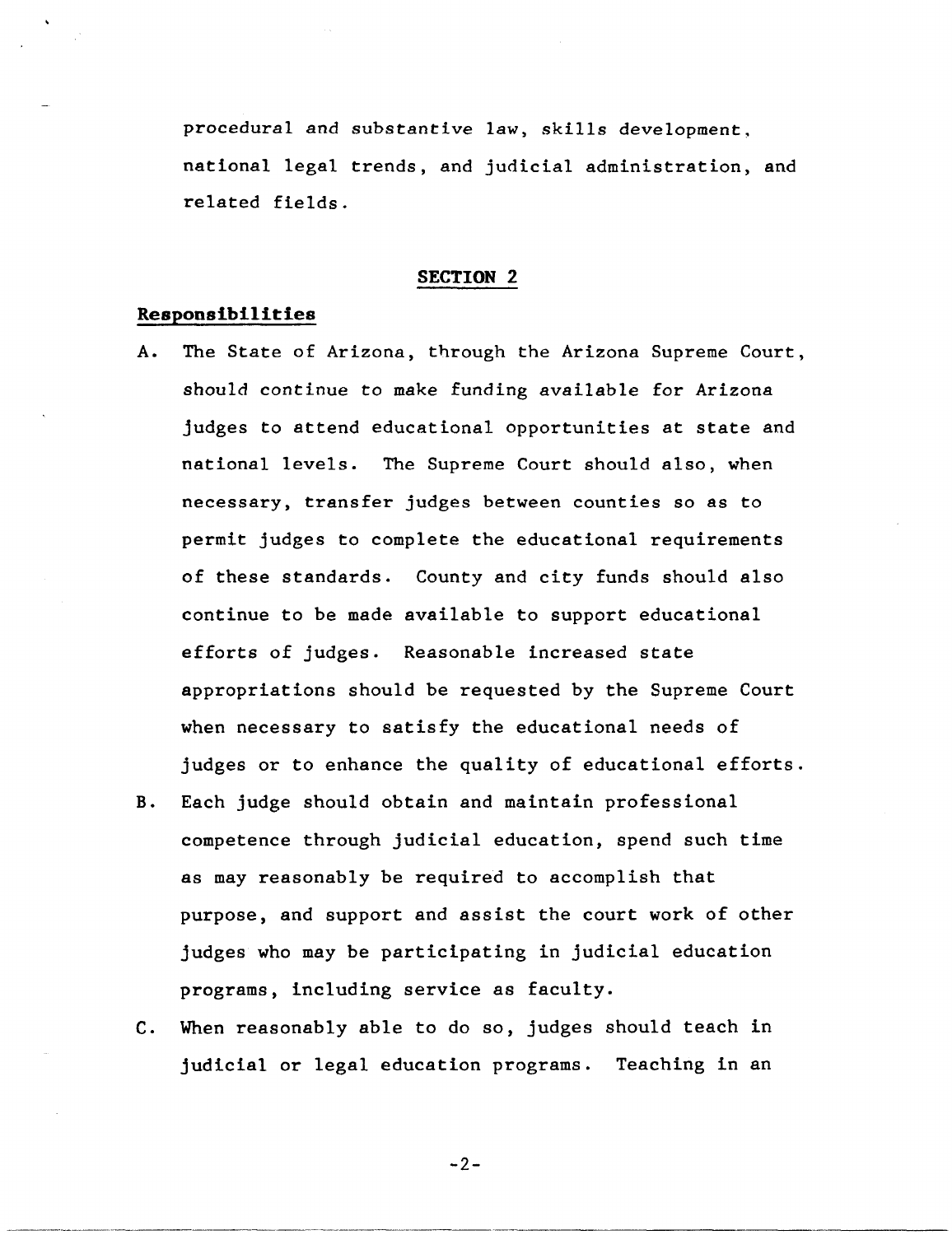approved program will he credited toward satisfaction of the requirements of Section 4 of these standards.

### **SECTION 3**

## **Curriculum - General Standards**

- A. Judicial education should address the areas of judicial competence, performance, case management, and administration.
- B. Judicial education programs should impart knowledge' improve skills and techniques; increase the understanding of judges regarding their responsibilities and their impact on the judicial process, the people involved, and society; and attempt to meet the educational needs of judges at various stages of their careers.
- C. Judicial education programs should include:
	- 1. Orientation before or as soon as practicable after a judge takes office.
	- 2. Education for new judges on major legal subjects and practical skills needed by them and appropriate to the jurisdiction of the court in which they serve.
	- 3. Periodic educational offerings for all judges on the substantive, procedural, and evidentiary laws of Arizona, the ethics of the profession, U.S. constitutional law, and applicable federal law.

-3-

.---------.. --.. --.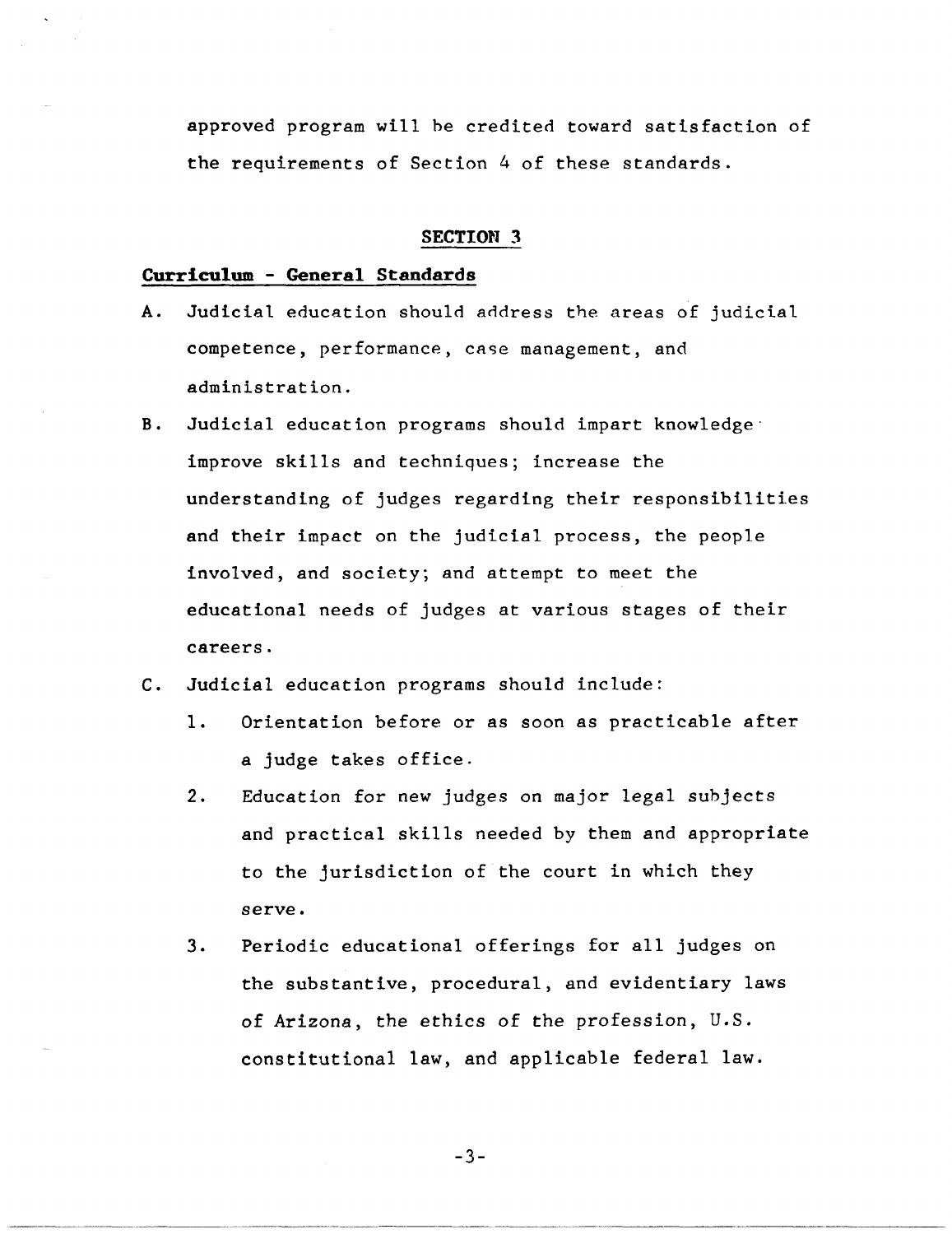- 4. Continuing education programs emphasizing new developments in the law and judicial administration, procedural and technological developments in the judicial system, and other programs to enhance the efficiency, abilities and knowledge of each judge.
- 5. Advanced and specialized programs;
- 6. Independent learning opportunities for judges including bench books, outlines, checklists, video and audio tapes, and other aids.

### SECTION 4

A. COJET. The Council on Judicial Education and Training shall approve and recommend such educational programs<sup>2</sup> submitted by judicial, public, and private agencies and educational institutions which appear to be appropriate and helpful for judges. The Council is authorized to establish such advisory committees as it deems necessary to assist it in carrying out its responsibilities. The Council is responsible for planning the annual judicial conferences. Those conferences, if practicable, should

"-"---\_.\_.\_.\_------

<sup>2</sup>  A list of approved educational organizations is maintained and available at the Administrative Office of the Courts. Programs of other organizations may be approved by the Administrative Director of the Courts. If the Director intends to disapprove such a program he shall first consult with the Council or its chairman.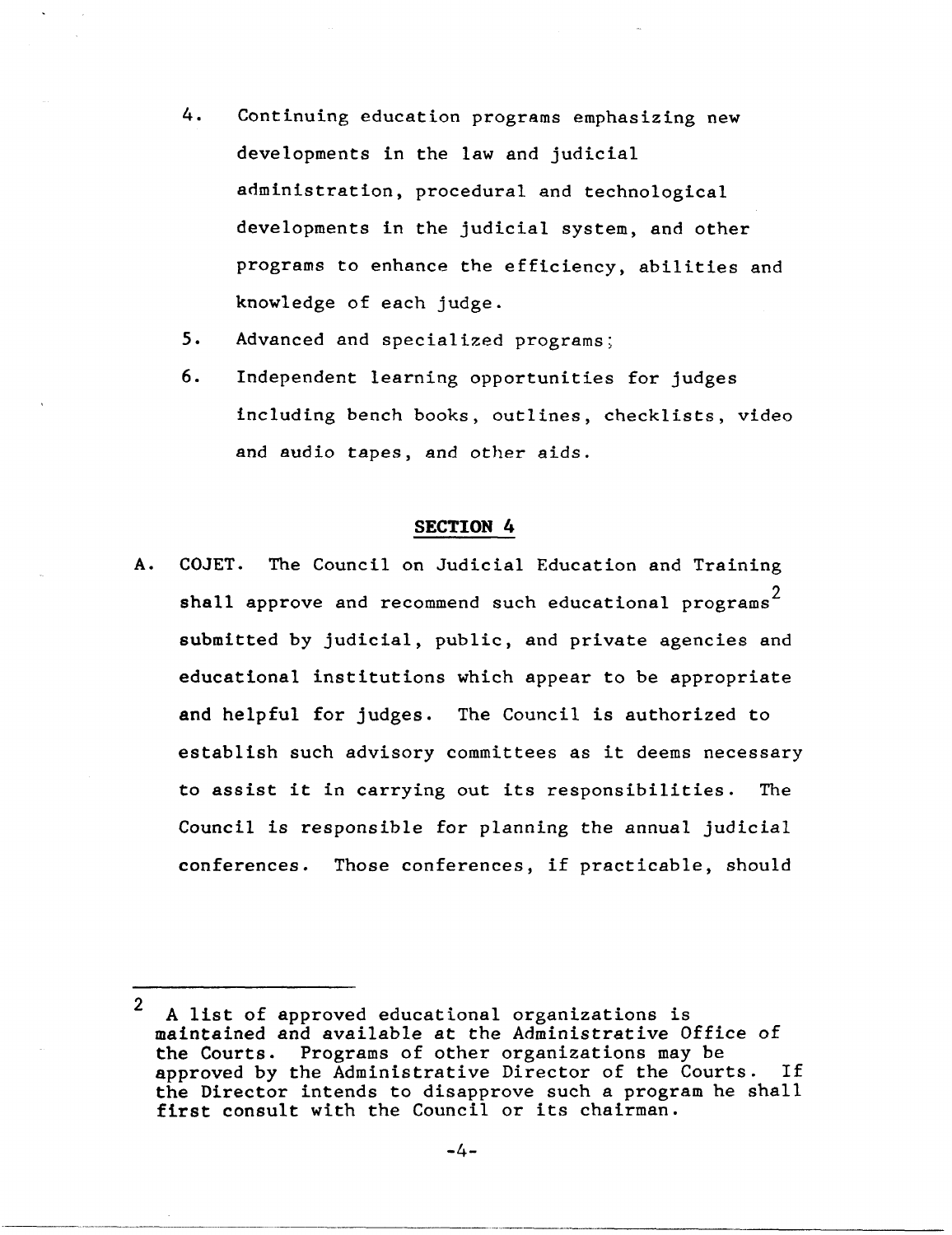not be held in the same location more often than once every three years.

- B. Standards for appellate court judges.
	- 1. Initial orientation. Before assuming office, or as soon as practicable thereafter, an experienced judge of the court in which a new appellate judge will sit shall provide an orientation on procedures and functions of that court and procedural and substantive law applicable to it. Within nine months after appointment, an appellate judge shall attend a regional or national course in appellate opinion writing.
	- 2. Continuing education. Each calendar year appellate judges shall attend the Annual Judicial Conference and an additional eight hours of approved local, regional, or national programs. At least every three years, in satisfaction of these requirements, a judge should attend a program of regional or national scope. At least every second year, the chief judges of the Court of Appeals, in satisfaction of these requirements, should attend the annual seminar or meeting of the Council of Chief Judges of the Courts of Appeal.
	- 3. Appellate court judges shall certify by December 31 each year on a form approved by the Supreme Court that they have complied with these standards. The

-5-

... \_ ..... \_ ..... \_ ... \_-\_.\_--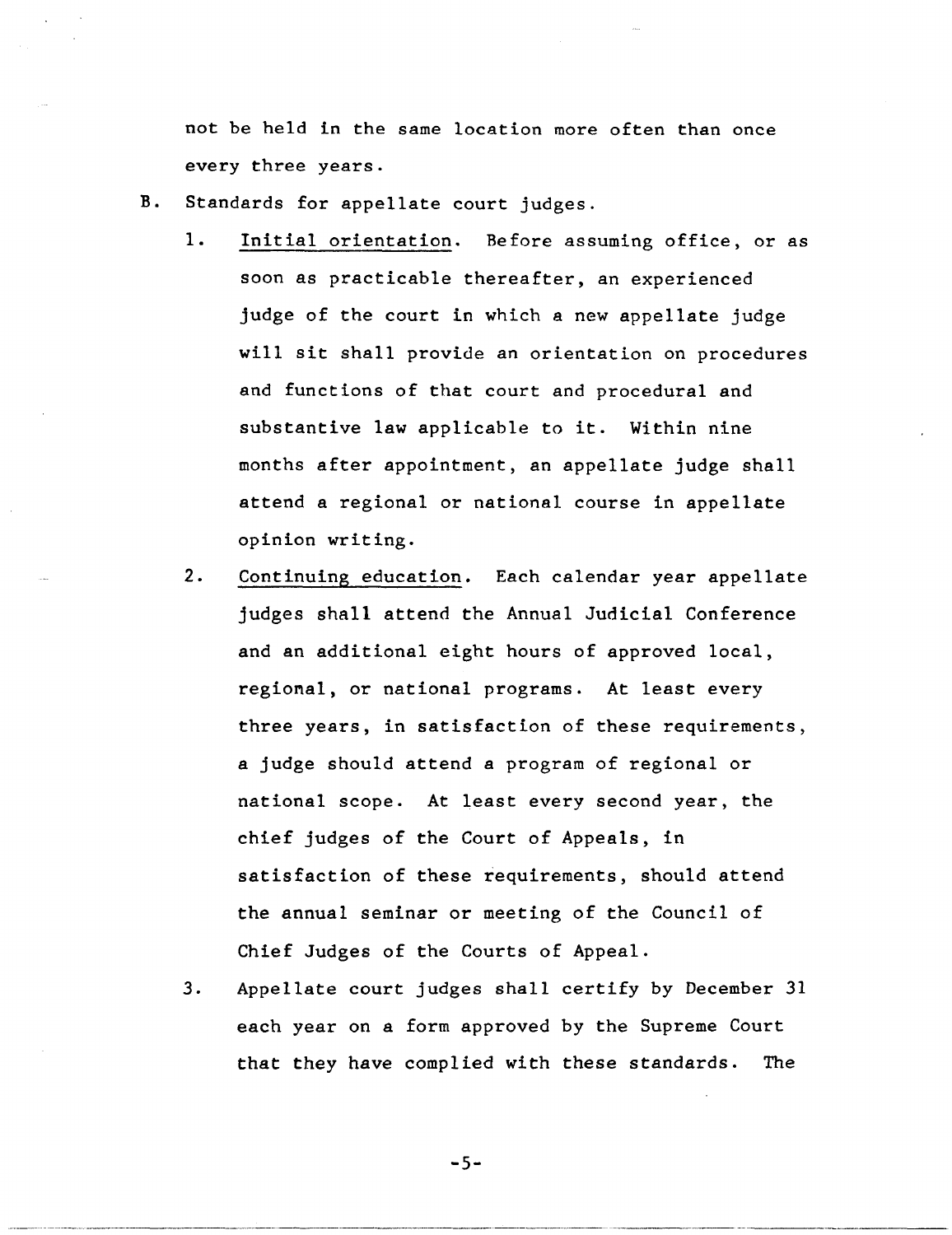certification form shall be filed with the Administrative Office of the Courts.

- C. Standards for judges of courts of general jurisdiction.
	- 1. Initial orientation. Before assuming office, or as soon as practicable thereafter, a judge shall receive orientation from an experienced judge of the county in which the court is located or an adjacent county and shall attend the orientation program for new judges in Maricopa County. Such orientations shall include procedures and functions of the court and procedural and substantive law applicable to it. Within nine months of assuming office, a judge shall attend the general jurisdiction course of the National Judicial College.
	- 2. Additional orientation. Whenever a judge assumes a new specialized calendar, special orientation in an approved program shall be completed.
	- 3. Continuing education. Each calendar year judges shall attend the Annual Judicial Conference and an additional eight hours of approved local, regional, or national programs.
	- 4. Judges shall certify by December 31 each year on a form approved by the Supreme Court that they have complied with these standards. The certification form shall be filed with the Administrative Office of the Courts.

-6-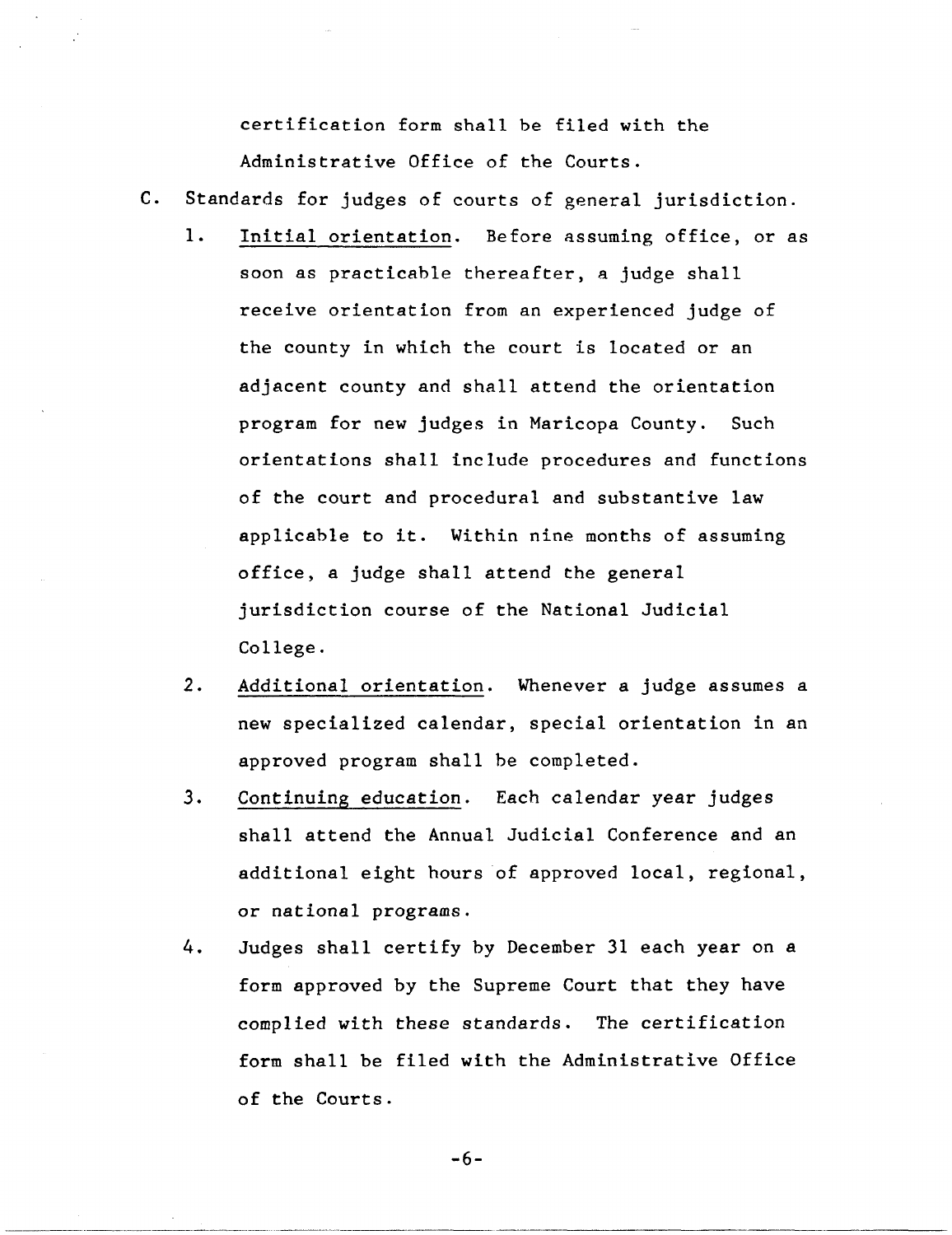- D. Standards for judges of courts of limited jurisdiction.
	- 1. Initial orientation. Before assuming office, or as soon as practicable thereafter, a judge shall receive orientation from an experienced judge of that court system and shall attend the orientation program for judges of courts of limited jurisdiction offered by the Arizona Supreme Court. Such orientations shall include procedures and functions of the court and procedural and substantive law applicable to it. Within nine months of assuming office, a judge shall attend the limited jurisdiction course of the National Judicial College.
	- 2. Continuing education. Each calendar year, judges shall attend the Annual Judicial Conference and an additional eight hours of approved local, regional, or national programs.
	- 3. Judges shall certify by December 31 each year on a form approved by the Supreme Court that they have complied with these standards. The certification form shall be filed with the Administrative Office of the Courts.
- E. Attendance by judges at Supreme Court annual educational conferences is currently required pursuant to administrative order and absence from such conferences are only permitted upon written request to the Chief

-7-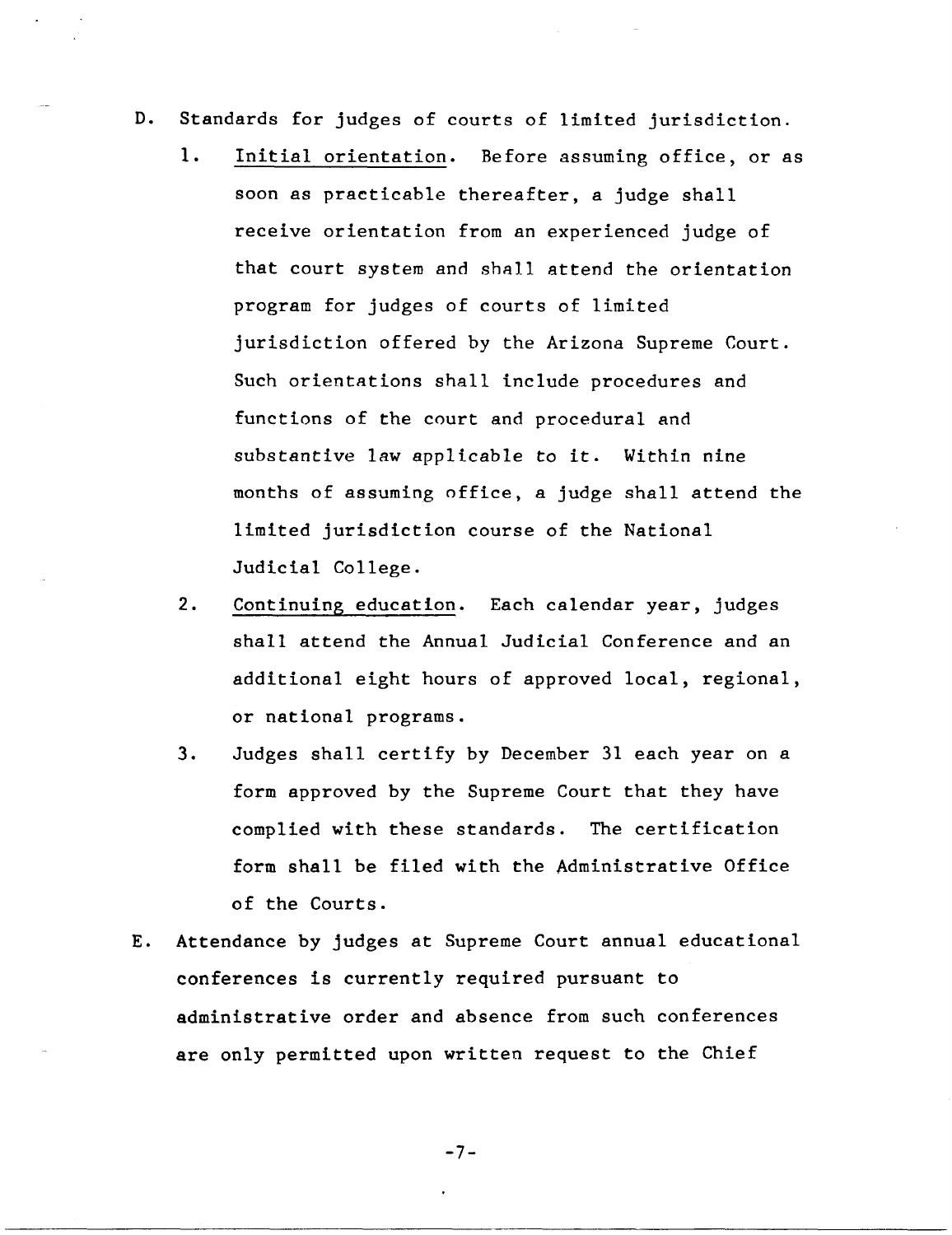Justice of the Supreme Court and subject to his approval.

### **SECTION 5**

# **Faculty**

- A. The judicial education faculty should consist primarily of judges and members of the legal community who have expertise in the curriculum, knowledge of adult education principles, and who are capable of preparing and presenting educational material effectively. Authorities from other disciplines may be utilized where their expertise will contribute to the goals of the programs.
- B. As resources permit and to the extent possible, judges serving as faculty for education programs should receive instruction in adult education methods and assistance in their preparation.

### **SECTION 6**

# **Supreme Court Program - Financial Assistance**

- A. Supreme Court education funds designated by the Administrative Director of the Courts for assistance to judges for attendance at national programs should be utilized according to the following priorities whenever possible:
	- 1. Newly elected or appointed judges seeking to attend a suitable comprehensive resident national judicial

-8-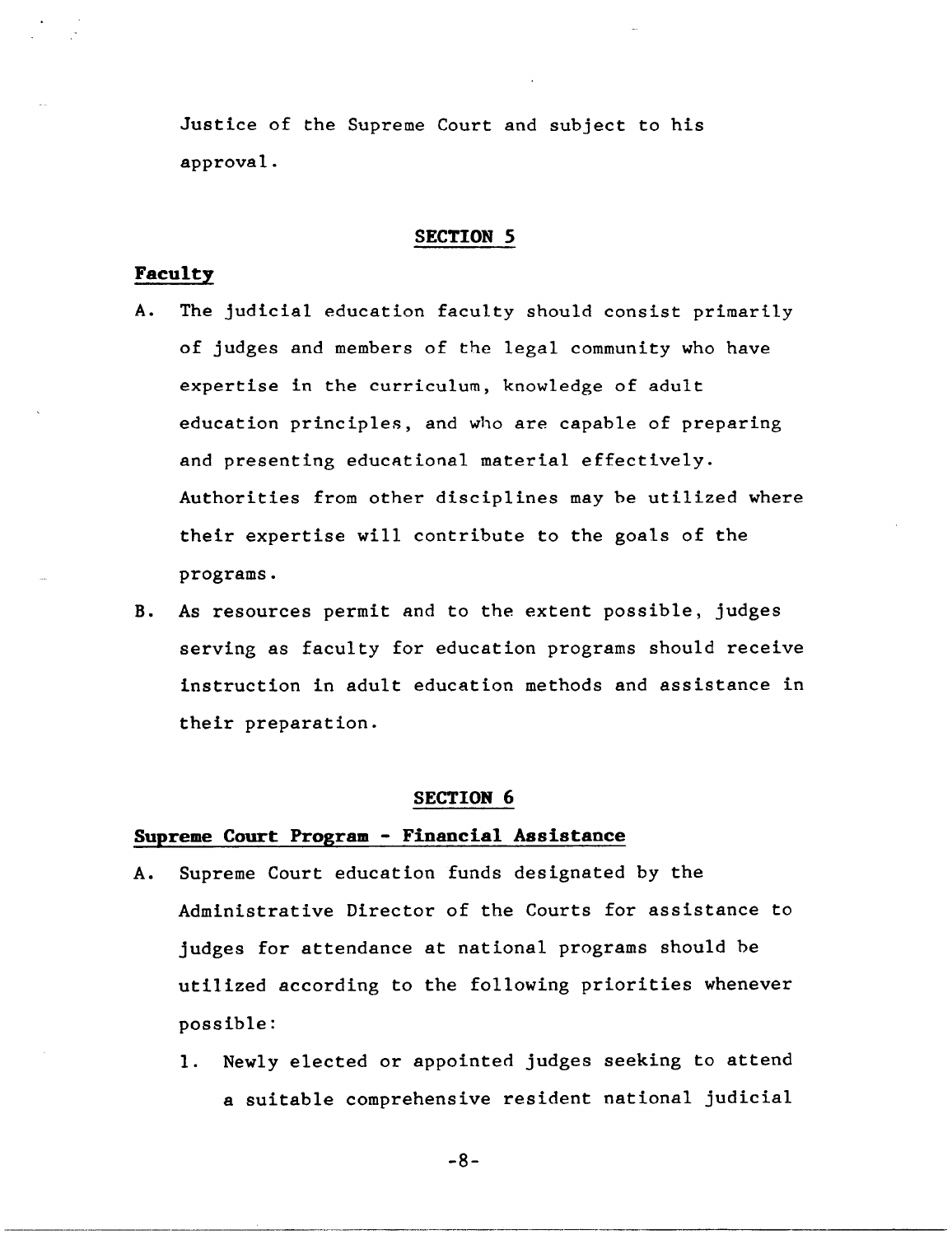education program or school.

- 2. Judges who have been unable to attend a suitable comprehensive resident national judicial education program or school within the first two years of their taking office.
- 3. Judges who last attended a resident national judicial education program or school three or more years prior to seeking financial assistance from the Supreme Court.
- 4. Judges wishing to attend non-resident seminars and educational conferences applicable to their judicial responsibilities and jurisdictional level who are in compliance with these standards.
- 5. Where a specific demonstrated judicial need of importance or urgency exists, a judge can be considered for financial assistance more than once during the same year, assuming the availability of funds taking into account the needs of other judges in the foregoing priority categories.
- B. Supreme Court education funds designated by the Administrative Director of the Courts for assistance to judges to attend in-state educational programs should only be utilized when local funds have not been provided to assist the judge, but county and city funding should continue to be provided to enable judges to attend the Supreme Court's annual judicial conferences.

-9-